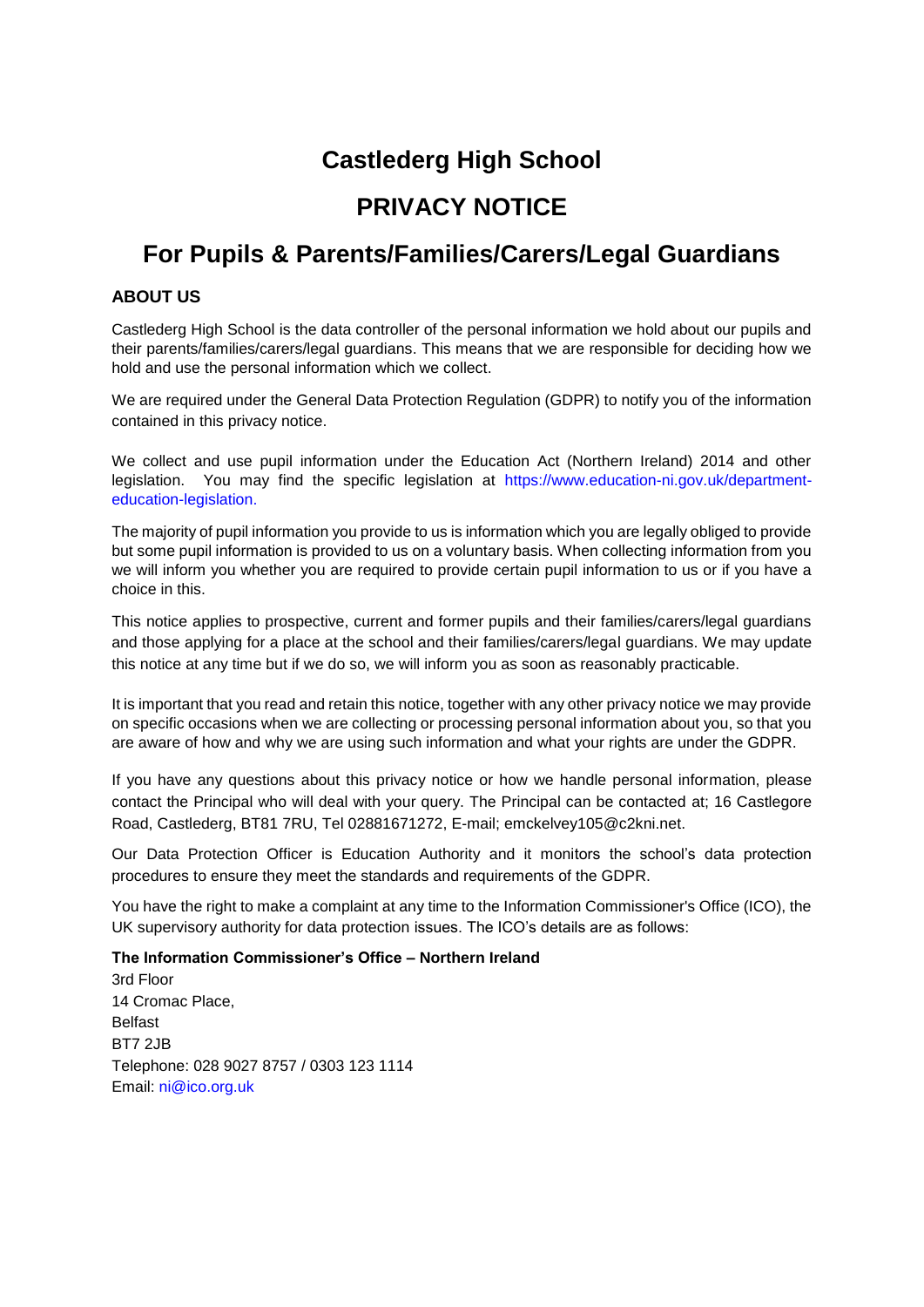# **HOW DO WE COLLECT AND HOLD PERSONAL INFORMATION?**

We collect some personal information about our pupils and their families/carers/legal guardians during a pupil's application process to the school.

We will sometimes collect additional information from third parties such as the Education Authority, Department of Education, examination board or previous school attended by a pupil.

We mainly collect personal information about our pupils and their families/carers/legal guardians throughout the course of the pupil's time at the school, for instance when completing educational visit consent forms, from statutory curriculum assessments and throughout our relationship with a pupil when we are exercising our legal obligations as a public educational body and during our pastoral care.

# **WHAT PERSONAL INFORMATION DO WE COLLECT, STORE AND USE ABOUT OUR PUPILS?**

Personal information is information that identifies you and relates to you. We will collect, store and use the following categories of personal information about our pupils:

- Personal information (such as name, age, date of birth, photographs and unique pupil number)
- Contact information (such as address, emergency contact information and telephone number)
- Attendance information (such as sessions attended, number of absences and absence reasons)
- Assessment information (such as statutory assessment process, GCSE and post-16 qualifications and standardised tests provided by commercial companies)
- Exclusion and behavioural information
- CCTV footage captured in school and other information obtained through electronic means
- Non-sensitive characteristic information (such as free school meal eligibility)
- Special categories of information (such as ethnicity, language, country of birth, nationality, information regarding health, special educational needs, allergies and disability).

# **WHAT PERSONAL INFORMATION DO WE COLLECT, STORE AND USE ABOUT OUR PUPILS'/ PARENTS/FAMILIES/CARERS/LEGAL GUARDIANS?**

We will collect, store and use the following categories of personal information about our pupils'/parents/families/carers/legal guardians:

- Personal information (such as name, age, date of birth and photographs)
- Contact information (such as address and telephone number)
- Financial information (such as bank account details and payment history)
- CCTV footage captured in school and other information obtained through electronic means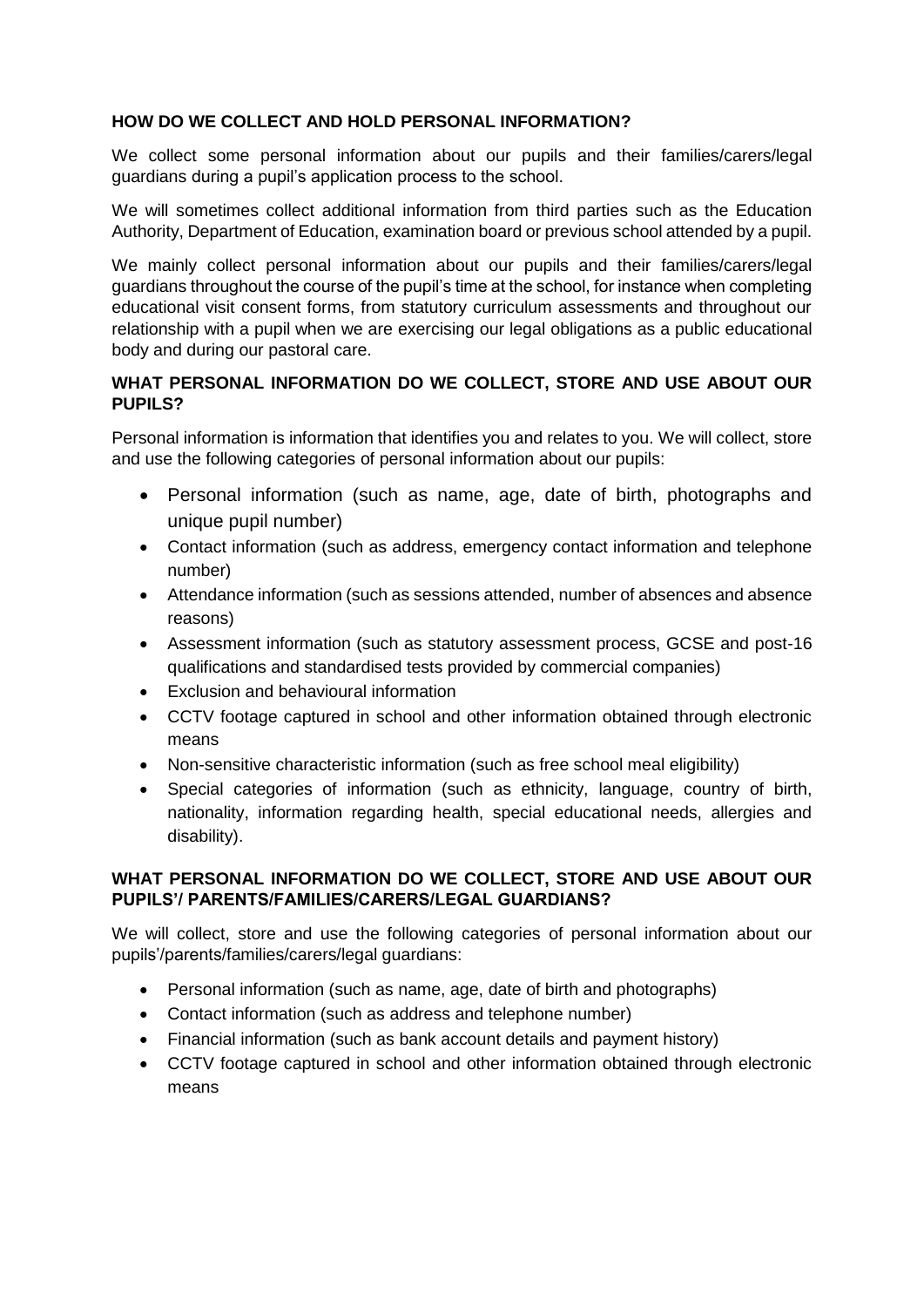#### **WHY DO WE COLLECT, STORE AND USE THIS INFORMATION?**

We will only use personal information when the law allows us to. Most commonly, we will use personal information relating to our pupils and their parents/families/carers/legal guardians where we need to comply with our legal obligations and where it is needed in the public interest for us to exercise our authority as a public educational body.

In some cases we may use personal information where it is necessary for our legitimate interests (or those of a third party) and your interests and fundamental rights do not override those interests. For example, the school has a legitimate interest in providing pupils with an education, safeguarding and promoting pupil welfare, facilitating the efficient operation of the school.

We may also use your personal information, less frequently to protect a pupil's or their family's interests (or someone else's interests). For example, when investigating a complaint made by another pupil.

We keep personal information electronically on the School's information management systems, the School's IT network, or manually in indexed filing systems.

Situations in which we will use personal data, including special category data, include:

- **Teaching & Learning** For example:  $\circ$  to monitor and report on pupil progress **Statutory Returns** For example: o to monitor equal opportunities
	- o to provide appropriate pastoral care
- **Safeguarding & Child Protection**
	- For example:
		- o to safeguard pupils
		- $\circ$  to manage a pupil's absence
- **Business Continuity**

For example:

- $\circ$  to assess the quality of our services
- **Communications**

For example:

o to foster links between the school and the local community, including fundraising events

**Security**

For example:

- $\circ$  to comply with health and safety obligations
- $\circ$  to comply with the law regarding data sharing
- **Access to Systems**

For example:

o to support pupil learning

#### **Sound Financial Management**

For example

o to provide more efficient means of payment for school facilities such as catering services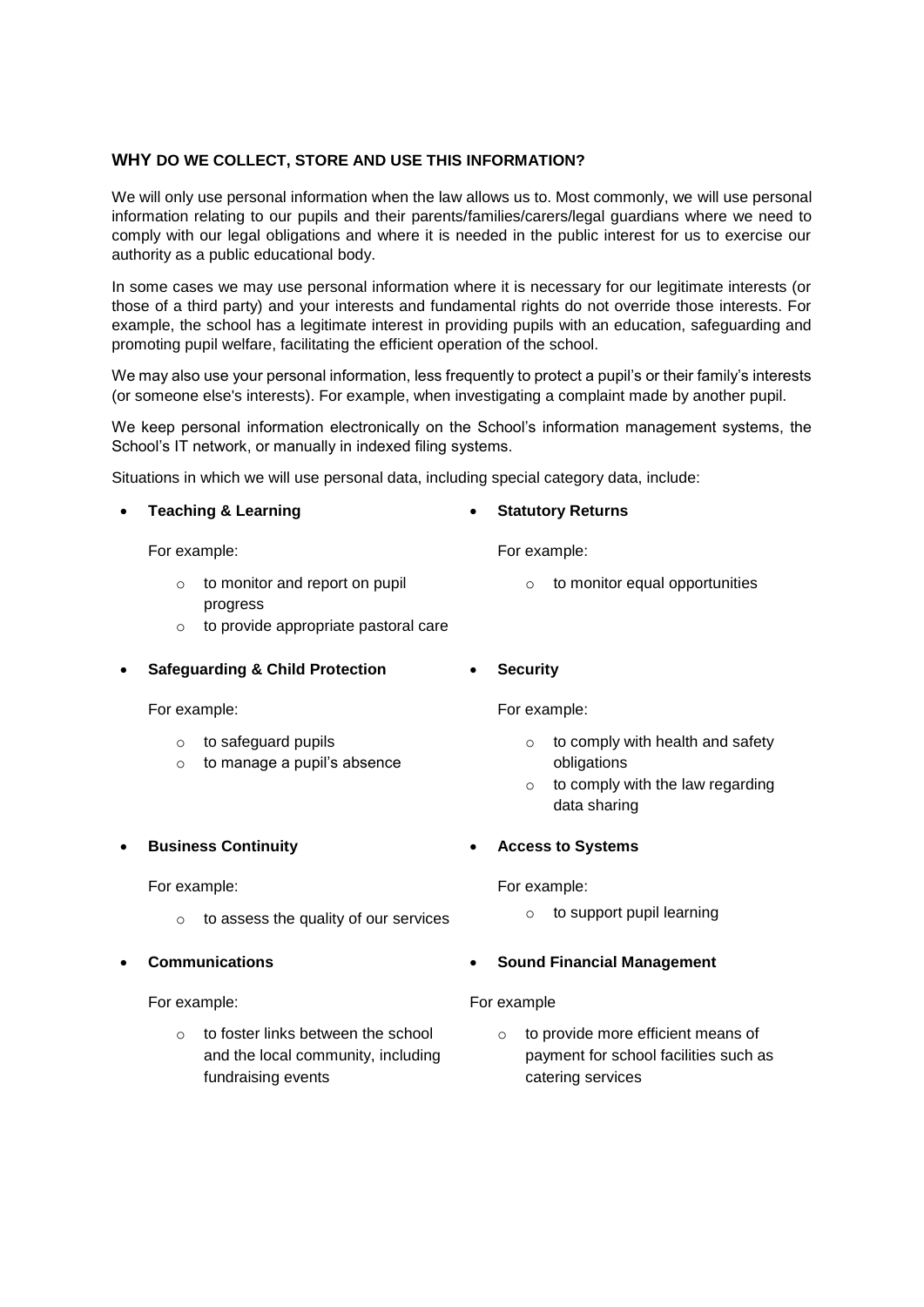# **CONSENT**

Whilst the majority of the personal data provided to the school is required for us to comply with our legal obligations, some of that information is provided on a voluntary basis through parental consent (namely, a parent's/carer's/legal guardian's express agreement). A pupil aged 13 or over is considered capable of giving consent themselves and will not require express agreement from a parent/carer/legal guardian. However, if a child is not considered capable of giving consent themselves for example, due to an identified special educational need, an adult with parental responsibility may exercise the child's data protection rights on their behalf.

Where we need consent, for example E.G. USE OF BIOMETRIC IDENTIFICATION FOR ACCESS TO CERTAIN FACILITIES OR AREAS WITHIN THE SCHOOL, the school will provide the person with parental responsibility for a pupil or, if aged 13 or over, the pupil themselves, with a specific and clear notice which explains the reasons why the data is being collected and how the data will be used. You should be aware if you do not consent to our collection of this type of data, this will not affect the standard of education we deliver to the pupil.

If we ask for your consent to use personal information, you can take back this consent at any time. Please contact the school if you would like to withdraw any consent you have given.

Please be aware that we do not need to obtain parental consent if personal data is to be processed for the purposes of obtaining counselling services for the child.

## **HOW LONG IS THE INFORMATION STORED FOR?**

We will only keep personal information for as long as necessary to fulfil the purposes we collected it (for example, to educate and look after pupils) and including for the purposes of satisfying any legal, accounting, or reporting requirements.

We do not store personal data forever; we only hold pupil and family data for as long as we are legally able to do so. However, sometimes we will keep personal information for historical reasons (e.g. year group or sports team photographs) but you will always have a right to ask for it to be destroyed.

This is a link to the Department of Education Document Retention and Disposal Policy which can be found at [https://www.education-ni.gov.uk/publications/disposal-records-schedule.](https://www.education-ni.gov.uk/publications/disposal-records-schedule)This will give you more information about how long we keep personal information.

In determining the appropriate retention period for personal information, we consider the amount, nature, and sensitivity of the personal data, the potential risk of harm from unauthorised use or disclosure of your personal data, the purposes for which we process your personal data and whether we can achieve those purposes through other means, and the applicable legal requirements.

In some circumstances we may anonymise your personal information so that it can no longer be associated with you, in which case we may use such information without further notice to you.

#### **DATA SECURITY**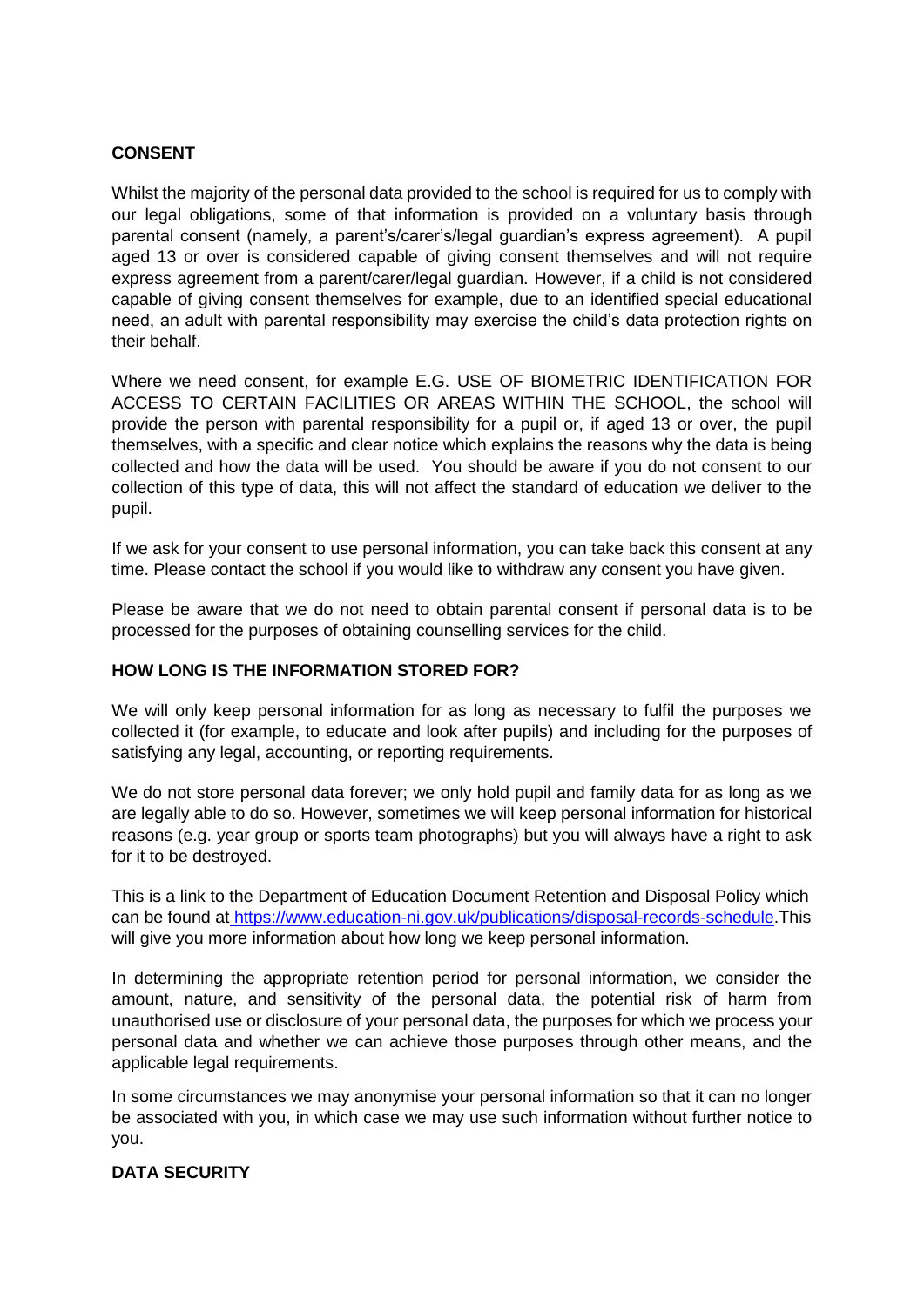We have put in place appropriate security measures to prevent personal information from being accidentally lost, used or accessed in an unauthorised way, altered or disclosed. In addition, we limit access to your personal information to those employees, agents, contractors and other third parties who have a need to know. They will only process personal information on our instructions and they are subject to a duty of confidentiality.

We have put in place procedures to deal with any suspected data security breach and will notify you and any applicable regulator (currently the Information Commissioner's Office) of a suspected breach where we are legally required to do so.

# **WHO WE SHARE PUPIL INFORMATION WITH**

We may have to share pupil and their family's data with third parties, including third-party service providers and other bodies such as:

- the new school/s that the pupil attends after leaving us
- the Department of Education
- the Education Authority for Northern Ireland
- Northern Ireland Council for Curriculum Examinations and Assessments
- The Board of Governors
- General Teaching Council for Northern Ireland
- Middletown Centre for Autism
- Youth Council for Northern Ireland
- Exceptional Circumstances Body
- Department of Health and Health & Social Care Trusts
- PSNI
- C2K School Management Information System
- Data Systems such as e.g Doddle
- Examination Boards such as AQA, CCEA and Excel
- Commercial standardised test providers.

## **WHY WE SHARE PUPIL INFORMATION**

We do not share information about our pupils with anyone without consent unless the law and our policies allow us to do so. We only permit access to personal data for specified purpose and in accordance with our instructions.

We are required to share pupils' data with the Department of Education and/or the Education Authority on a statutory basis. This data sharing underpins school funding and educational attainment policy and monitoring. We also share information with the NHS or a pupil's destination upon leaving school.

## **<sup>1</sup>Pupils aged 13+:**

Once our pupils reach the age of 13, we also pass pupil information to the Education Authority and/or provider of youth support services as they have responsibilities in relation to the education or training of 13-19 year olds.

This enables them to provide services as follows:

-

<sup>1</sup> For post-primary schools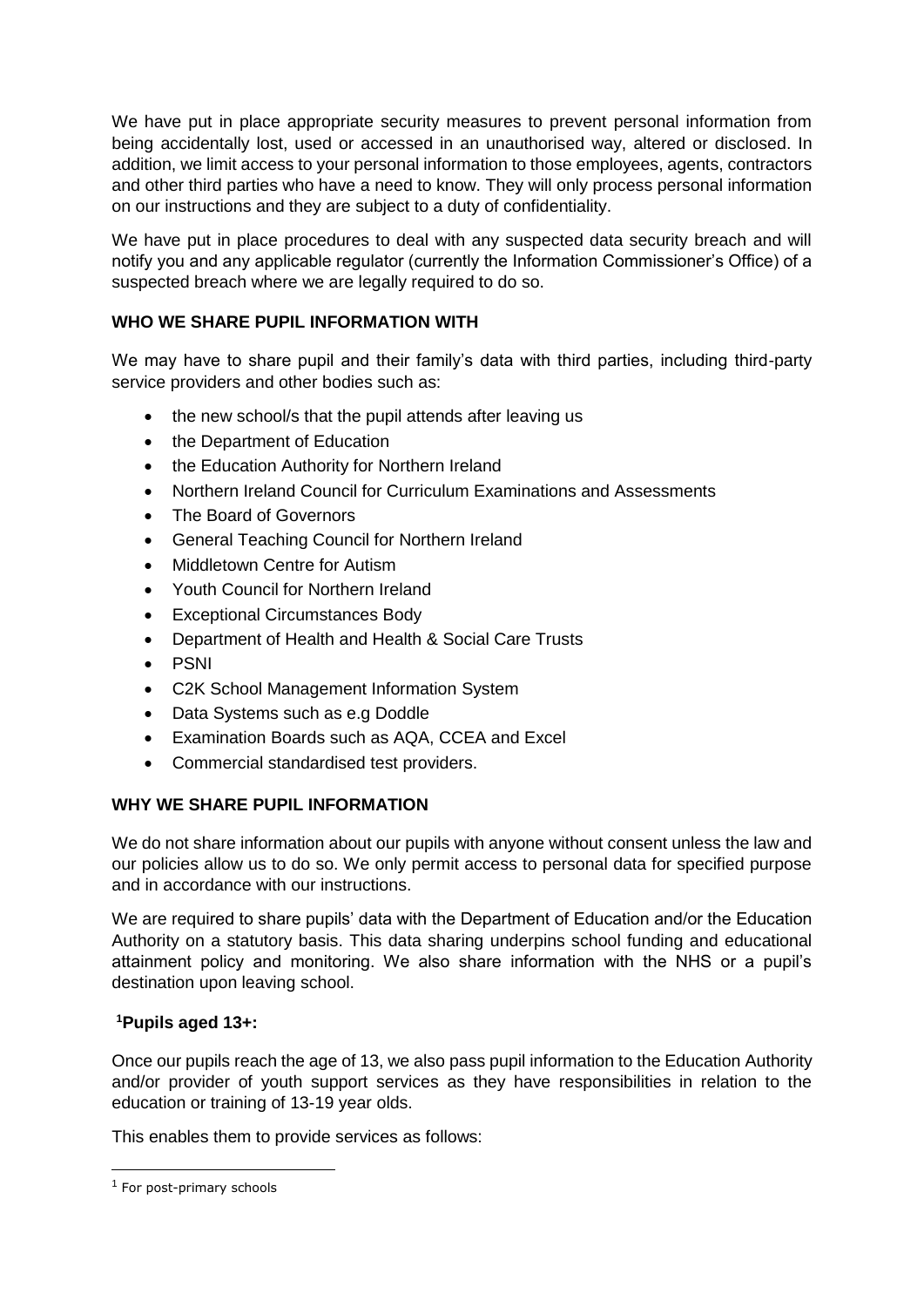- youth support services
- careers advisers

A parent, carer or guardian can request that **only** their child's name, address and date of birth is passed to the Education Authority or provider of youth support services by informing us. This right is transferred to the child/pupil once he/she reaches the age 16, provided that the child/pupil remains capable of exercising that right.

## **Pupils aged 16+:**

We will also share certain information about pupils aged 16+ with Department of Education and/or provider of youth support services as they have responsibilities in relation to the education or training of 13-19 year olds.

This enables them to provide services as follows:

- post-16 education and training providers
- vouth support services
- careers advisers.

## **Schools Census**

The Department of Education has a legal right to ask for particular information under the Education and Libraries (NI) Order 2003 and is referred to as the "School Census". This information includes information on pupil characteristics such as date of birth, gender, ethnicity, religion, free school meal entitlement and special educational needs status. A number of statistical releases are made available through the Department of Education website covering data on enrolments, participation rates, pupil teacher ratios, school leavers, attendance and school performance

## **TRANSFERRING INFORMATION OUTSIDE THE EEA**

We will not transfer the personal information we collect about you to any country outside the EEA without telling you in advance that we intend to do so and what steps we have taken to ensure adequate protection for your personal information in those circumstances.

[We transfer personal information outside of the EEA, for example, when we ask you and/or your child to use certain software applications. We have listed below instances where international transfers may happen and the country the personal information will be sent to

## **YOUR RIGHTS OF ACCESS, CORRECTION, ERASURE AND RESTRICTION**

Under GDPR, pupils/parents/families and carers have the right to request access to information about them that we hold. To make a request for your personal information, or be given access to your child's educational record, contact the Principal Mrs E McKelvey om 02881671272 or by email at emckelvey105@c2kni.net

We may need to request specific information from you to help us confirm your identity and ensure your right to access the information (or to exercise any of your other rights). This is another appropriate security measure to ensure that personal information is not disclosed to any person who has no right to receive it.

Under certain circumstances, by law a parent/carer/legal guardian or a child over the age of 13 (who is considered competent to do so) has the right to: